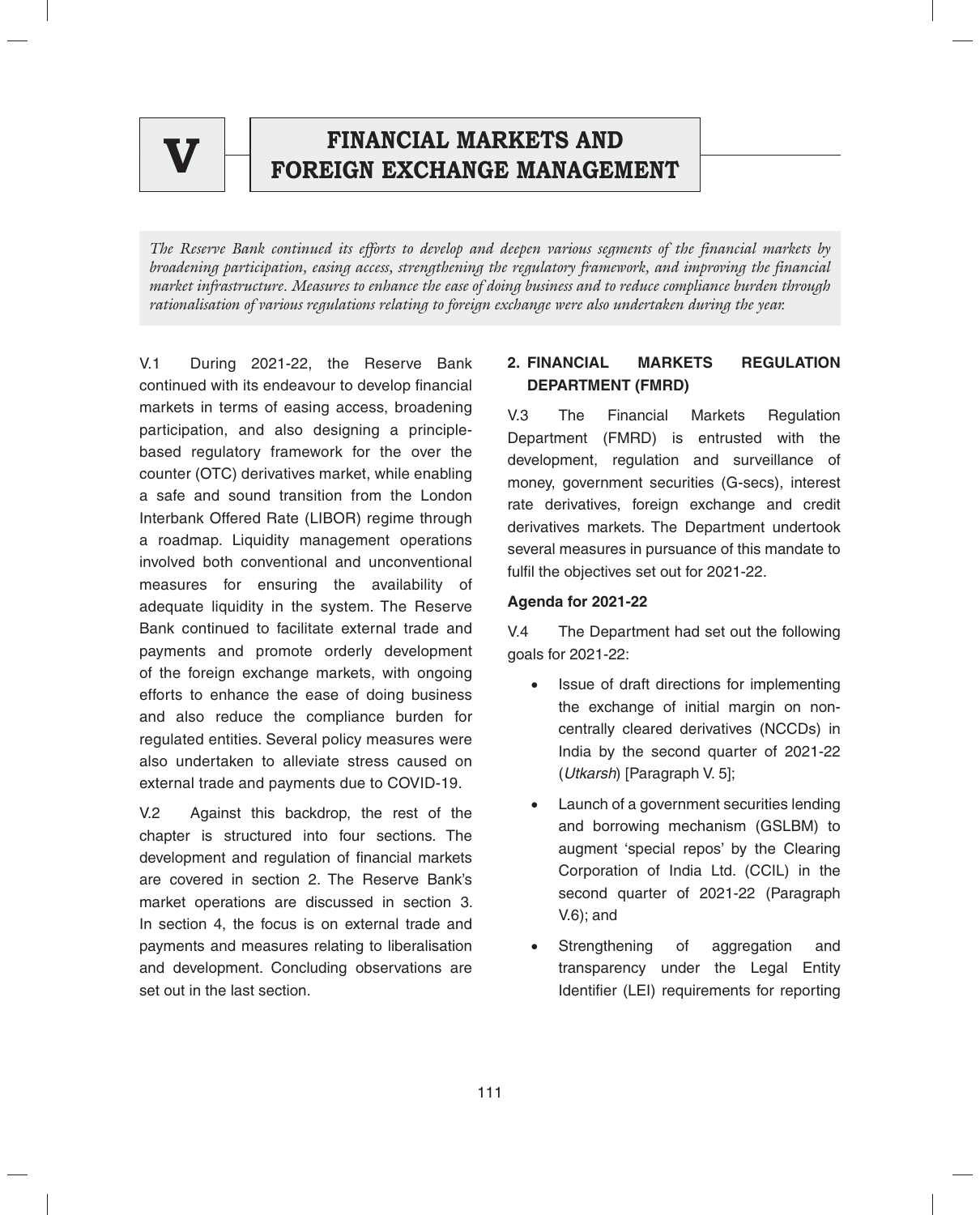of derivative transactions by implementing the Unique Transaction Identifier (UTI) framework in India in line with the progress made internationally in this regard (Paragraph V.7).

#### *Implementation Status*

V.5 The Directions for mandating margin requirements for NCCDs will be phased in during 2022-23 taking cognisance of the extension in timelines by one year for the implementation of margin requirements globally in the wake of the pandemic.

V.6 Directions to enable the GSLBM will be issued after completion of the ongoing market consultations and completion of the development of certain aspects of legal and market infrastructure.

V.7 Globally, the progress with regard to the implementation of the UTI has been gradual on account of certain evolving standards. The implementation of UTI in India has accordingly been calibrated to take cognisance of the progress made internationally in this regard.

#### **Major Initiatives**

### *Easing Access and Broadening Participation in the Money Market*

V.8 Several measures were undertaken during the year to develop money markets such as for call/notice/term money, commercial papers (CPs), certificates of deposit (CDs) and non-convertible debentures (NCDs) of original maturity of less than a year. Regulations were reviewed after due consultation with the public/ stakeholders, with a view to bringing greater consistency across these instruments in terms of issuers, investors and participants. The participant base was expanded by permitting regional rural banks (RRBs) to access the call,

notice and term money markets and to issue CDs. Participants were allowed the flexibility of setting their own lending limits in the call, notice and term money markets within extant prudential regulatory norms. Issuers were permitted to buy back their CDs before maturity to provide them with greater flexibility in liquidity management. A separate prudential limit of 225 per cent of net owned fund as at the end of the previous financial year was stipulated for borrowings by standalone primary dealers in the term money markets. Revised Directions on the call, notice and term money markets and CDs were issued on April 1, 2021 and June 4, 2021, respectively.

### *Ease of Doing Business for Foreign Portfolio Investors in the Debt Market*

V.9 The regulatory framework for non-resident investment in the debt market was fine-tuned to encourage greater participation and to facilitate long term stable debt flows:

- On June 4, 2021, Authorised Dealer (AD) category-1 banks were permitted to lend to Foreign Portfolio Investors (FPIs) for placing margins with the CCIL for the settlement of transactions in government securities within their credit risk management frameworks. On June 7, 2021, FPIs/custodian banks were provided with an extended time window for reporting their government securities transactions to Negotiated Dealing System-Order Matching (NDS-OM).
- In pursuance of announcement in the Union Budget 2021-22, directions were issued on November 8, 2021 to permit FPIs to invest in debt securities issued by Infrastructure Investment Trusts (InvITs) and Real Estate Investment Trusts (REITs).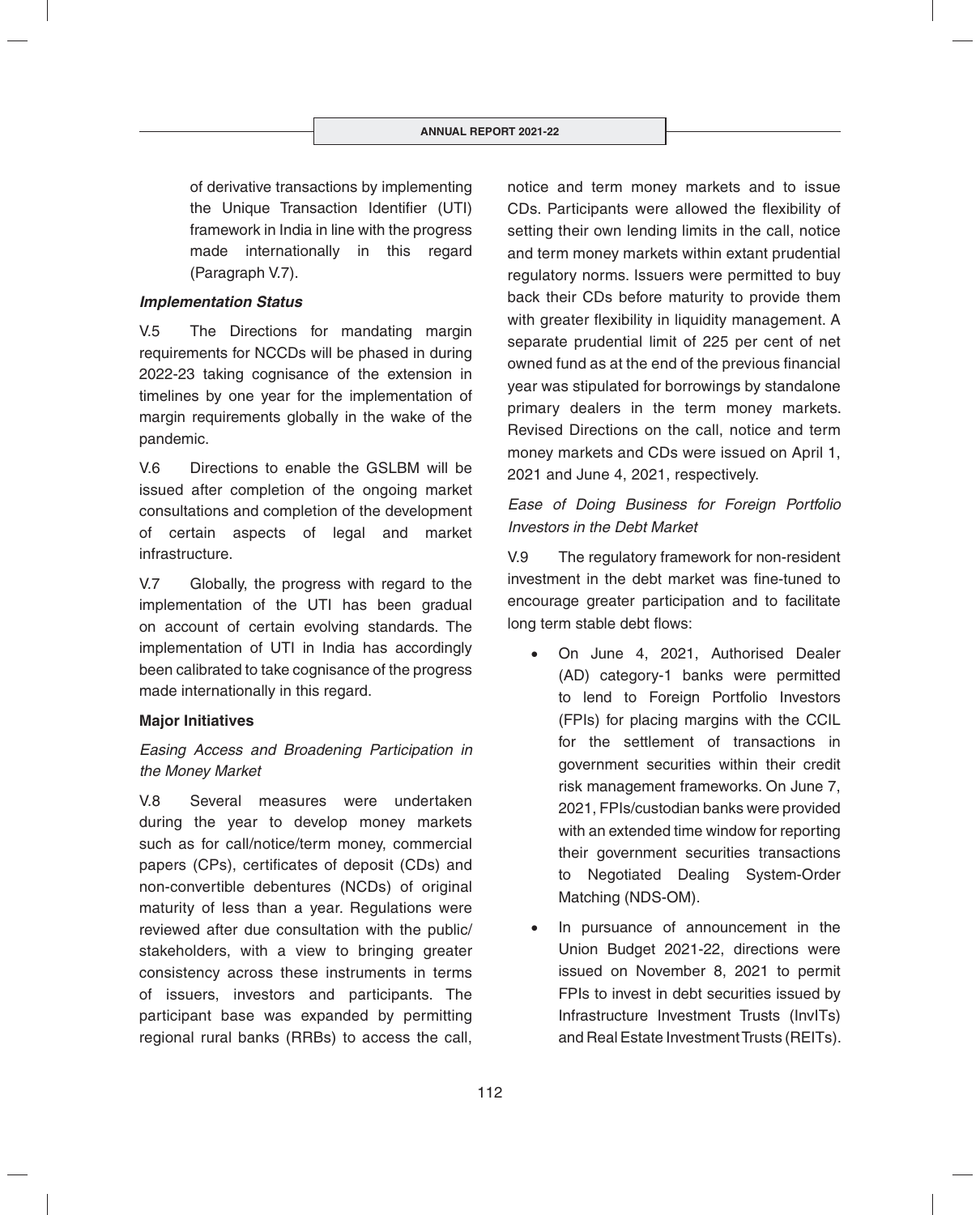Directions were issued on February 10, 2022, increasing the investment limit under the Voluntary Retention Route (VRR) by ₹1,00,000 crore to ₹2,50,000 crore with effect from April 1, 2022.

# *Creating Principle-based Regulatory Framework for Over the Counter (OTC) Derivative Market*

V.10 The "Comprehensive Guidelines on Derivatives (CGD)" were reviewed during the year with the objectives of (i) creating a principle-based regulatory framework; (ii) addressing overlaps between the CGD and other Directions; and (iii) adding new provisions to cater to the increasing sophistication of derivative markets in line with international best practices. After taking into account feedback from the public/stakeholders, the Reserve Bank of India (Market-makers in OTC Derivatives) Directions, 2021, were issued on September 16, 2021. The Directions set out the regulatory requirements pertaining to governance arrangements, risk management and customer suitability and appropriateness for OTC derivative business.

### *Review of Credit Default Swaps (CDS) Guidelines*

V.11 Guidelines for Credit Default Swaps (CDS) were reviewed, and revised Directions (Credit Derivatives) were issued on February 10, 2022. The Guidelines permit non-retail users such as regulated financial entities and FPIs to sell protection. They also allow non-retail users to buy protection for hedging or expressing their views on credit risk while retail users are permitted to buy protection only for hedging.

# *Permitting Banks to Deal in Offshore Foreign Currency Settled Rupee Derivatives Market*

V.12 With a view to further deepening the interest rate derivatives market in the country, removing

the segmentation between onshore and offshore markets and improving the efficiency of price discovery, Directions were issued on February 10, 2022, allowing market-makers having Authorised Dealer Category-I (AD Cat-I) licence under FEMA, 1999 to undertake transactions in the offshore Foreign Currency Settled Overnight Indexed Swap (FCS-OIS) market with non-residents and other market-makers through their branches in India, foreign branches or International Financial Services Centre (IFSC) Banking Units.

### *Roadmap for LIBOR Transition*

V.13 With a view to enabling an orderly, safe and sound transition from the LIBOR regime, banks and other Reserve Bank-regulated entities were advised on July 8, 2021 to (i) cease entering into new financial contracts that reference LIBOR and instead use any widely accepted alternative reference rate (ARR) as soon as practicable and in any event by December 31, 2021; (ii) incorporate provisions for fallbacks to ARRs in financial contracts that reference LIBOR and the maturity of which falls after the cessation of the LIBOR setting; (iii) undertake a comprehensive review of all direct and indirect LIBOR exposures and put in place a framework to mitigate risks arising from such exposures; and (iv) continue efforts to sensitise clients about the transition. The details relating to the roadmap of LIBOR transition are presented in Box V.1.

### **Agenda for 2022-23**

V.14 For the year 2022-23, the Department has set the following goals:

 Directions for introducing variation margin requirements for NCCDs in India will be issued in the first half of 2022-23 *(Utkarsh);* and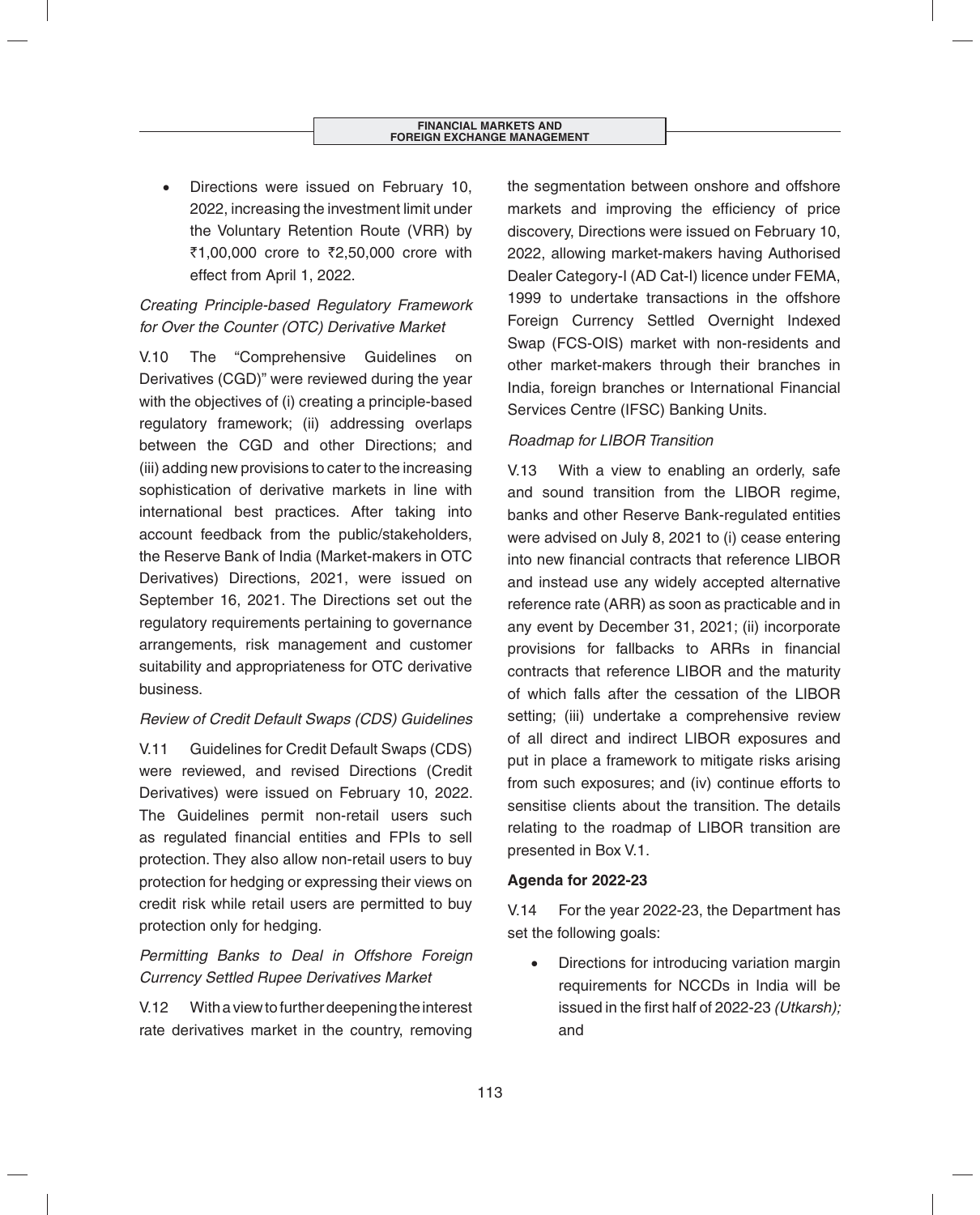#### **Box V.1 Roadmap for LIBOR Transition**

The year 2022 marks the beginning of the cessation of publication of LIBOR, the financial benchmark which has been used widely so far in the global financial system. Extensive consultations and discussions across the globe and in India have ensured a reasonably smooth transition into a post-LIBOR regime. All non-USD LIBOR settings, and USD LIBOR settings of 1-week and 2-months ceased to be published after December 31, 2021. The publication of remaining USD LIBOR settings will cease on June 30, 2023.

Alternative reference rates *(*ARRs) [*e.g.,* Secured Overnight Financing Rate (SOFR) and Sterling Overnight Index Average (SONIA)] are overnight secured/unsecured rates and unlike LIBOR (which was poll based), they are based on transacted verifiable rates with a wide participant base (both banks and non-banks). Unlike the forward-looking LIBOR, ARRs are backward-looking as they are obtained by compounding the daily overnight rates.

Contracts referencing LIBOR and whose maturity extend beyond the cessation of the LIBOR will have to adopt fallbacks. Fallback templates published by various industry bodies such as the International Swaps and Derivatives Association (ISDA), Asia Pacific Loan Markets Association (APLMA) and Indian Banks' Association (IBA) typically include a spread adjustment to ensure comparability between the term LIBOR and term ARR<sup>1</sup>.

#### *Regulatory Initiatives in India*

With respect to the LIBOR benchmark, the challenges for India are similar to those faced by other jurisdictions. The Reserve Bank and other authorities have taken various regulatory steps to ensure a smooth LIBOR transition. The Reserve Bank issued an advisory on July 8, 2021 to its regulated entities to (a) ensure adoption of fallbacks in financial contracts that reference LIBOR [including Mumbai Interbank Forward Outright Rate (MIFOR)] and

• Revised Directions on Rupee Interest Rate Derivatives (IRD) will be issued in 2022-23, after reviewing the feedback obtained from public with a view to allow

which mature after the cessation of LIBOR; (b) cease entering into new financial contracts that reference LIBOR as a benchmark (including MIFOR) and transact in widely accepted ARR as soon as practicable and in any event by December 31, 2021, and (c) ensure client sensitisation on issues around LIBOR transition. Certain specific transactions referenced to USD LIBOR are permitted after December 31, 2021 for the purpose of managing the risks around the LIBOR transition.

#### *Reform of MIFOR*

MIFOR, the domestic benchmark that references USD LIBOR, has been reformed by the Financial Benchmarks India Pvt. Ltd. (FBIL) in consultation with the rates and methodology workstream of IBA. Publication of adjusted MIFOR (which can be used as a fallback for legacy contracts that reference MIFOR) and the modified MIFOR (which can be used for new financial contracts) has commenced. The modified MIFOR has been included in the ISDA definitions. Market participants have started using modified MIFOR in transactions. Adjusted MIFOR has also been included in the ISDA IBOR fallback protocol/supplement.

Other regulatory initiatives include measures to make provision for use of ARRs in export credit, FCNR (B) deposits, external commercial borrowings (ECBs) and trade credit. To take into account differences in credit and term premia between LIBOR and the ARRs, the all-in-cost ceiling has been revised upwards by 100 basis points (bps) for existing ECBs/trade credits (TCs) and by 50 bps for new ECBs/TCs. As the change in reference rate from LIBOR is a "force majeure" event, it has been clarified that changes in the terms of a derivative contract on account of changes in reference rate from LIBOR/LIBOR-related benchmarks to an ARR will not be treated as restructuring.

**Source:** RBI.

greater product innovation, ease nonresident access to the domestic market and rationalise procedures.

<sup>&</sup>lt;sup>1</sup> Unlike LIBOR, term ARR does not include a term premia and credit premia.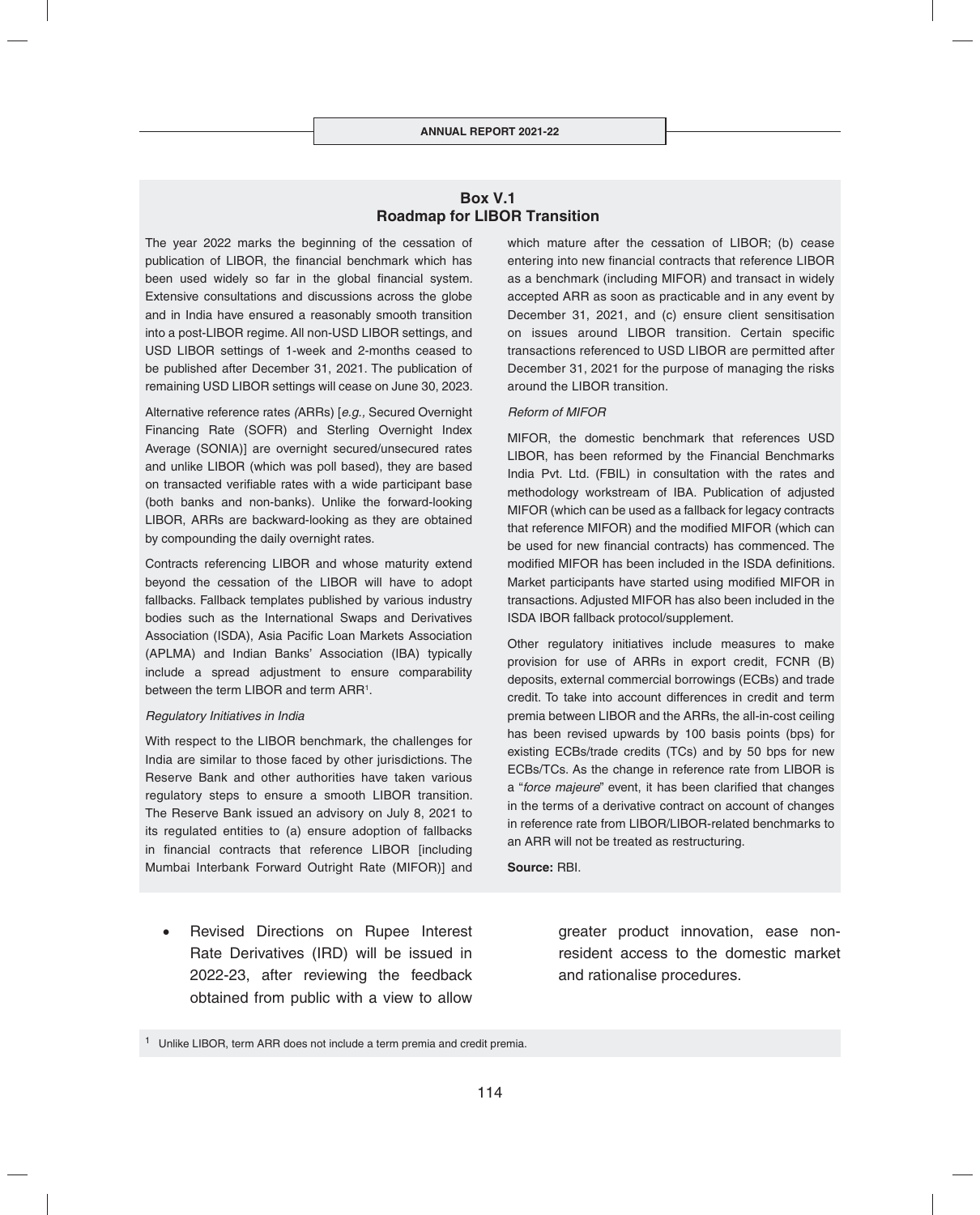# **3. FINANCIAL MARKETS OPERATIONS DEPARTMENT (FMOD)**

V.15 The Financial Markets Operations Department (FMOD) is entrusted with two primary responsibilities: conduct of the liquidity management operations of the Reserve Bank consistent with the stance of monetary policy; and ensuring orderly conditions in the forex market through operations in onshore and offshore markets.

### **Agenda 2021-22**

V.16 During the year, the Department had set out the following goals:

- To carry out liquidity management operations effectively using all available liquidity management tools, in line with the stance of monetary policy (*Utkarsh*) [Paragraph V.17];
- To continue to conduct foreign exchange operations in an effective manner to curb undue volatility in the USD/INR exchange rate (Paragraph V.18 - V.19); and
- To undertake policy-oriented research on financial markets (Paragraph V.20).

#### *Implementation Status*

#### *Liquidity Management*

V.17 Details relating to liquidity management operations encompassing money and G-sec markets are covered in Chapter III of this Report.

#### *Foreign Exchange Market*

V.18 During the year, the rupee traded with a depreciating bias, reflecting broad-based gains by the US dollar. A rally in crude prices and bouts of risk-off sentiments due to the spread of new COVID-19 variants also weighed on the rupee. While robust foreign portfolio investment inflows into Indian equity markets supported the rupee towards the start of the year, these flows moderated towards the second half due to drying up of overall flows to emerging market economies in response to rising prospects of tightening of monetary conditions in the US, besides renewed uncertainty associated with the Omicron variant of COVID-19.

V.19 The Reserve Bank engaged in the forex market through operations in the onshore/offshore OTC and exchange traded currency derivatives (ETCD) segments in order to maintain orderly market conditions by containing excessive volatility in the exchange rate.

#### *Research/Analytical Studies*

V.20 The Department carried out research/ analytical studies on several topical issues such as management of exchange rate volatility during COVID-19; impact of the pandemic on factors determining the spread of weighted average call rate (WACR) from repo rate; fixed price open market operations; and barometer for financial markets.

#### **Agenda for 2022-23**

V.21 During the year 2022-23, the Department plans to achieve the following goals:

- To carry out liquidity management operations effectively using all available liquidity management tools as may be necessary, in line with the stance of monetary policy (*Utkarsh*);
- To continue to conduct foreign exchange operations in an effective manner to curb undue volatility in the USD/INR exchange rate; and
- To undertake policy-oriented research on financial markets.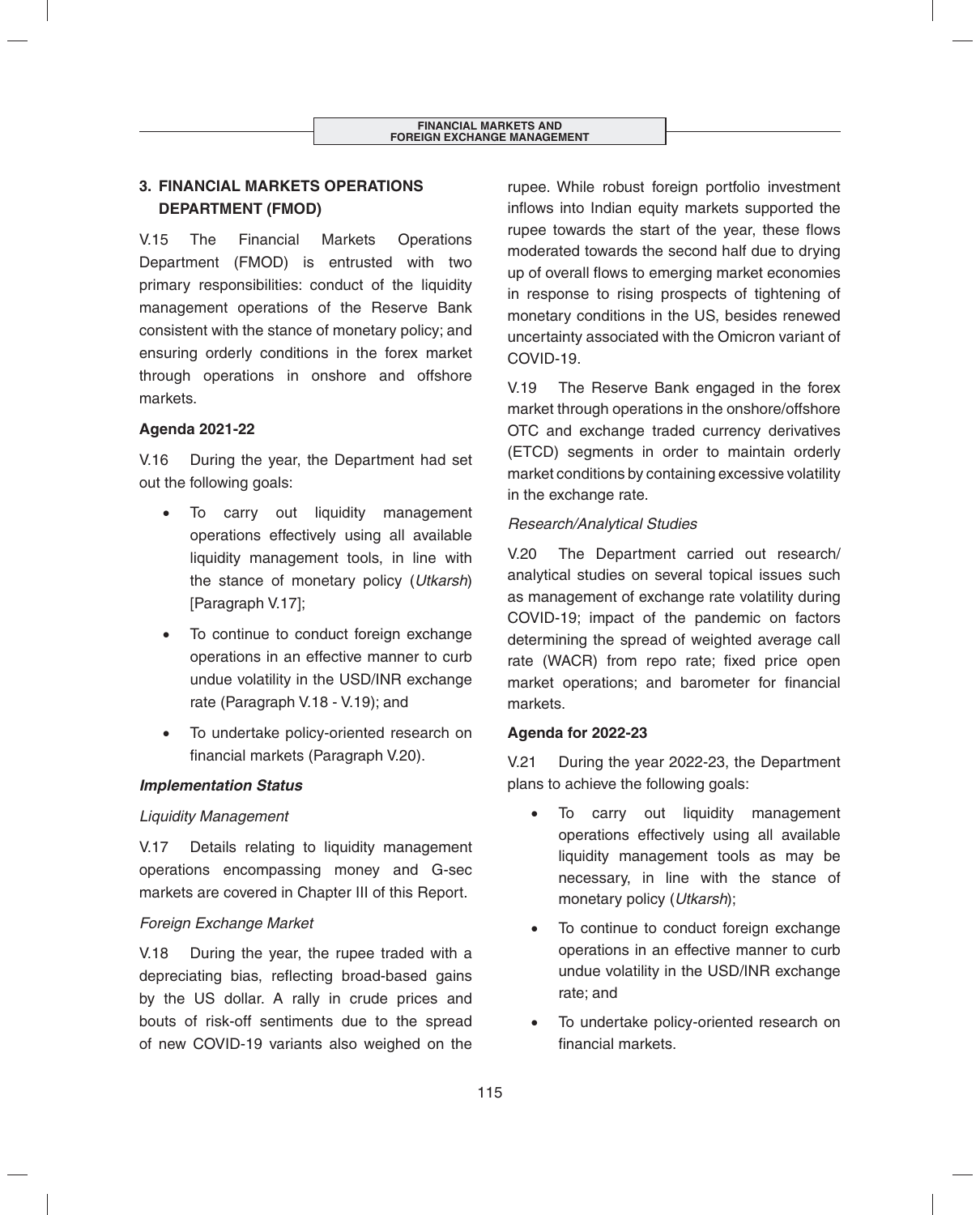### **4. FOREIGN EXCHANGE DEPARTMENT (FED)**

V.22 The Foreign Exchange Department (FED) is entrusted with the responsibility of fulfilling the objectives envisaged under the Foreign Exchange Management Act (FEMA), 1999. With its ongoing efforts to enhance the ease of doing business and reduce the compliance burden, the Department strives to facilitate external trade and payments and also promote orderly development of the foreign exchange markets.

V.23 During the year, the Department continued its efforts to review/rationalise the extant regulations/rules/notifications issued under the FEMA as part of the ongoing process of aligning the regulatory framework with prevailing macroeconomic conditions and the evolving business practices and models. The Department also took several steps and measures to alleviate stress caused on external trade and payments due to COVID-19.

#### **Agenda for 2021-22**

V.24 The Department had set out the following goals for 2021-22:

- Continue rationalisation of the FEMA regulations by consolidating existing regulations of similar subjects, remove hard-coding to obviate frequent issuance of amendment notifications and aligning definitions across notifications/regulations (Paragraph V.25 - V.26);
- Take the exercise of rationalising the overseas investment regulations forward (Paragraph V.27);
- Timely completion of ongoing software projects, *viz.,* Software Platform for External Commercial Borrowings and Trade Credits Reporting and Approval

(SPECTRA) and Authorised Person (AP) connect *(Utkarsh)* [Paragraph V.28];

- Issue a revised Master Direction on Foreign Investment in India as Foreign Exchange Management (Non-debt Instruments) Rules have been notified by the Government (Paragraph V.29); and
- Conduct awareness programmes and create digital content on an ongoing basis (*Utkarsh*) [Paragraph V.30].

#### *Implementation Status*

#### *Rationalisation of FEMA Guidelines*

V.25 During the year, a review of the existing guidance note on computation matrix for calculation of compounding amount under FEMA was initiated with a view to have a simple and standard guidance matrix. A proposal to amend Foreign Exchange (Compounding Proceedings) Rules with a view to enable electronic and other online modes of payment of compounding fees is under consideration and is in line with *Utkarsh* 2022, which, *inter alia*, emphasises deepening of digital payments.

V.26 While setting up of Alternative Investment Funds (AIFs) in an overseas jurisdiction, including International Financial Services Centres (IFSCs) in India, is under the automatic route as per the overseas direct investment (ODI) guidelines, the status of sponsor contribution to these AIFs under ODI guidelines was not well-defined. To provide clarity in this regard, financial contribution from an Indian sponsor to an AIF set up in an overseas jurisdiction, including IFSCs in India, is now treated as overseas direct investment.

### *Rationalisation of Overseas Investment Regulations*

V.27 The overseas investment regulations were reviewed during the year. The draft rules/ regulations were placed on the Reserve Bank's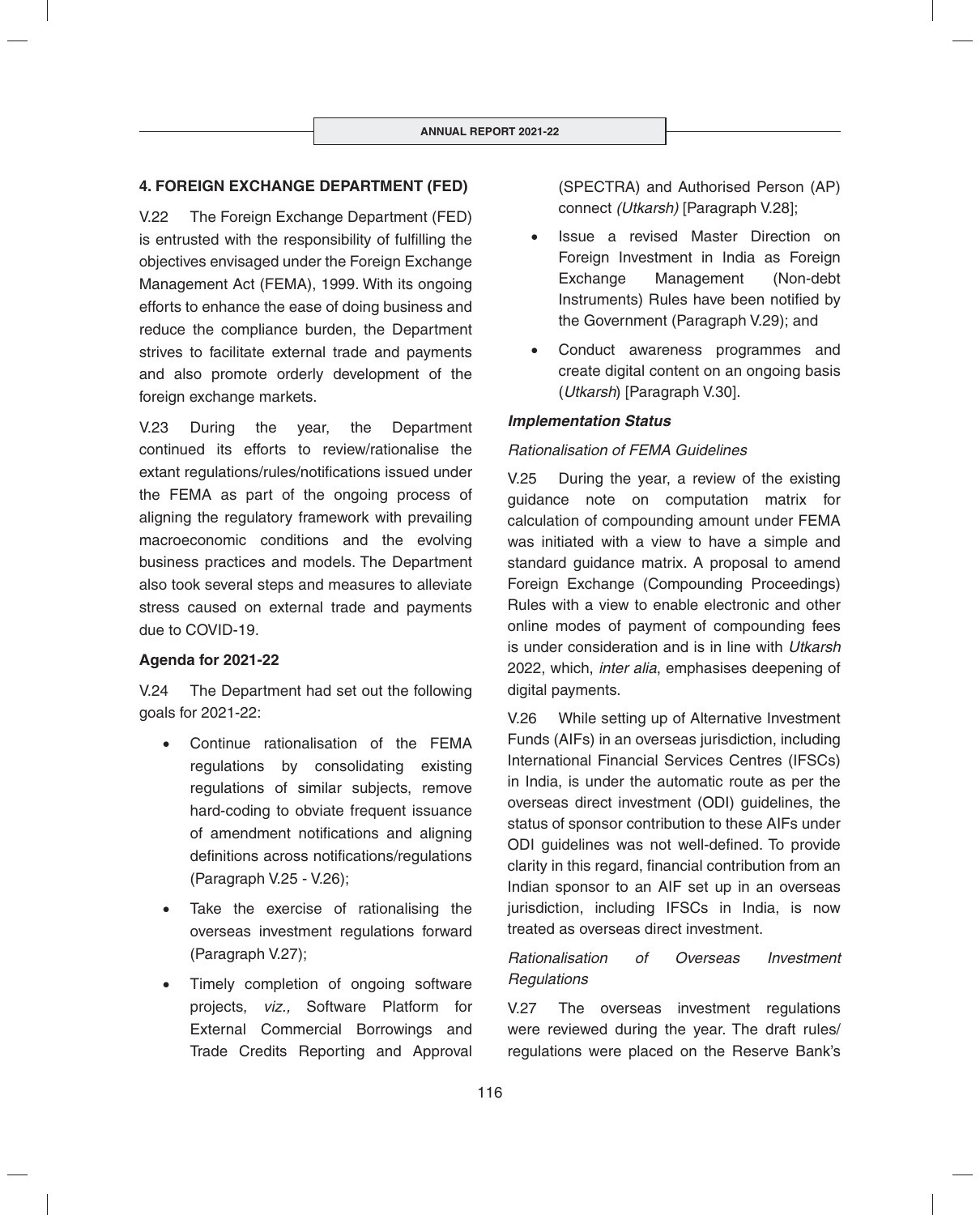website for public comments. Based on the feedback/suggestions received, the modified draft has been forwarded to the Government of India for its finalisation.

# *Ongoing Software Projects, viz., SPECTRA and AP Connect*

V.28 In its endeavour to automate the complete lifecycle of external commercial borrowings (ECBs) and trade credits, the Department is in the process of implementing the SPECTRA project. SPECTRA would encompass the lifecycle of ECB/trade credits, from receipt of application to approval stage either at the level of Authorised Dealer (AD) Bank or the Reserve Bank, as well as reporting of transactions. It will incorporate all policy provisions related to ECBs and trade credits. The development of the software has since been completed and the user acceptance testing (UAT)<sup>2</sup> is near completion. Also, the software project, 'AP Connect', relating to licensing, renewal, reporting, cancellation, and inspection of full-fledged money changers (FFMCs)/upgraded FFMCs, has been developed and UAT has been completed.

### *Master Direction on Foreign Investment in India*

V.29 The Master Direction on Foreign Investment in India has been updated in view of the Foreign Exchange Management (Non-debt Instruments) Rules, 2019 (NDI Rules) issued by the Government of India.

# *Conducting Awareness Programmes and Creation of Digital Content*

V.30 With a view to familiarise the public and stakeholders on FEMA, 1999, a circular has been issued to the regional offices (ROs) on conduct of various financial literacy programmes, exhibitions, seminars and conferences, for different target groups.

### **Major Initiatives**

# **Redefining Benchmark Rate for External** *Borrowings*

V.31 In view of the imminent discontinuance of LIBOR as a benchmark rate, the benchmark rate in case of foreign currency external commercial borrowings (FCY ECB) and trade credit (TC) has been redefined. The benchmark rate now refers to any widely accepted interbank rate or alternative reference rate (ARR) of 6-month tenor, applicable to the currency of borrowing (also refer to Box V.1). Further, AD category-I banks have been permitted to use any other widely accepted/ARR in the currency in place of LIBOR in respect of import/ export transactions.

### **Legal Entity Identifier (LEI)**

V.32 For ease of identification of parties undertaking cross border financial transactions, AD category-I banks have been directed to obtain legal entity identifier (LEI) number from the resident entities (non-individuals) in respect of capital or current account transactions of  $\bar{z}50$ crore and above (per transaction) under FEMA, 1999, with effect from October 1, 2022. Banks have also been advised to encourage concerned entities to voluntarily furnish LEI, while undertaking transactions even before October 1, 2022. Further, to avoid disruptions, the banks have been directed to process cross-border financial transactions even in case of non-availability of LEI information, in respect of non-resident counterparts/overseas

<sup>&</sup>lt;sup>2</sup> User Acceptance Test is a phase subsequent to completion of development of a software project. The end-users test the software in terms of functionalities and can flag defects or give suggestions for improving the software, especially the critical components.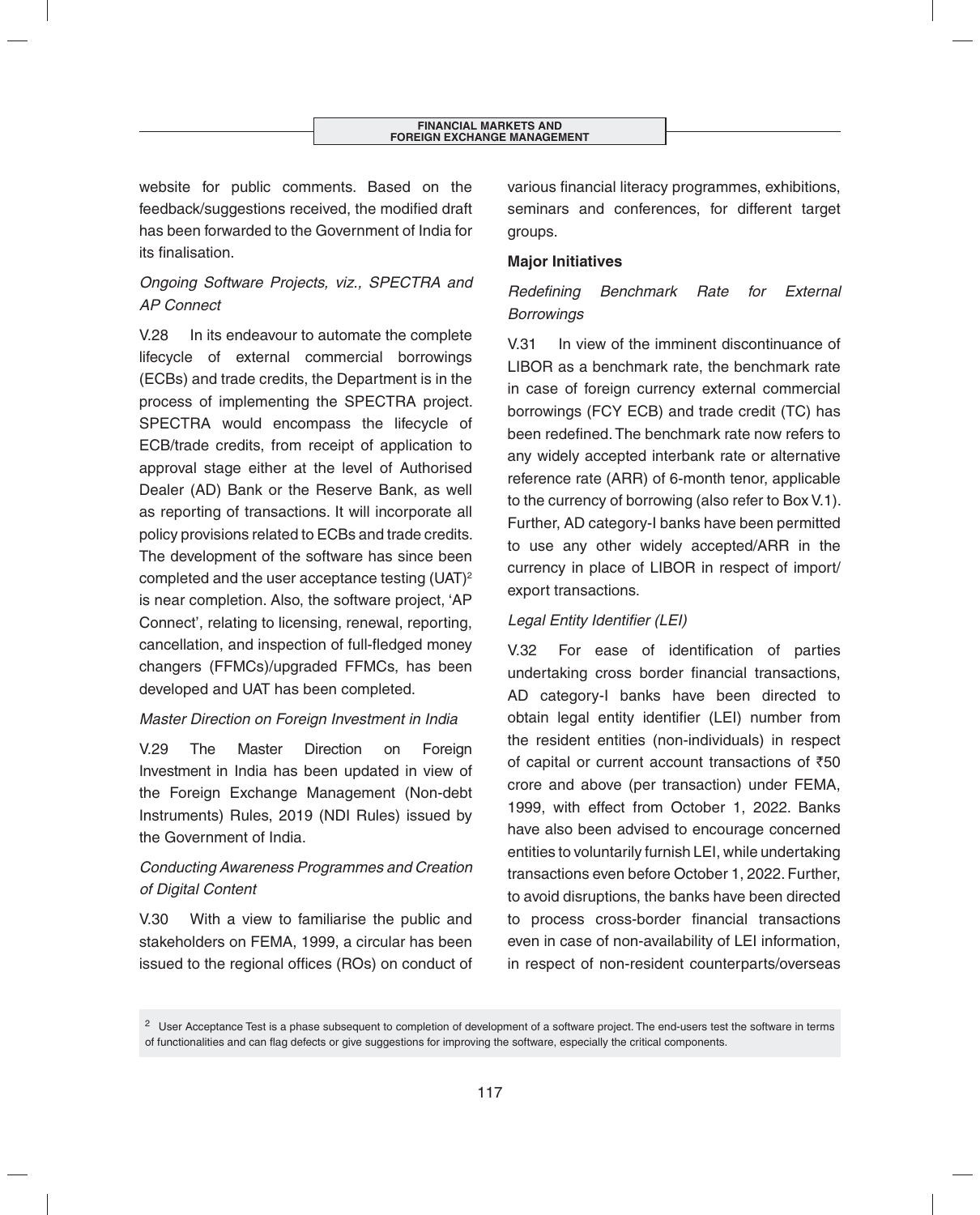entities. The LEI, once obtained by an entity, is required to be reported in all transactions of that entity, irrespective of transaction size.

#### *Measures to Alleviate COVID-19 Related Stress*

V.33 Borrowers are permitted to park unutilised ECB proceeds in term deposits with AD category-I banks in India for a maximum period of 12 months. To provide relief to borrowers, a one-time relaxation was provided on April 7, 2021, allowing unutilised ECB proceeds drawn down on or before March 1, 2020 to be parked in term deposits with AD category-I banks in India prospectively up to March 1, 2022.

#### *Authorised Persons and Remittances*

V.34 The Reserve Bank, in public interest and in consultation with the central government, has decided that Indian passport holders as well as persons of Indian origin carrying the Overseas Citizen of India Card along with their passports travelling to Gurdwara Darbar Sahib, Kartarpur, Narowal, Pakistan through the Sri Kartarpur Sahib Corridor, shall be allowed to carry outside and bring into India at the time of his/her return, only Indian currency notes and/or foreign currency in USD, the total value of which should not exceed `11,000.

#### **Agenda for 2022-23**

V.35 The Department's strategy for 2022-23 is to focus on consolidating and carrying forward all the above initiatives. The emphasis will remain on ensuring that the FEMA operating framework is in conformity with the needs of the evolving macroeconomic environment. Accordingly, the Department has formulated the following strategic action plan for 2022-23:

 Continue rationalisation of the FEMA regulations by consolidating existing regulations of similar subjects, remove

hard-coding to obviate frequent issuance of amendment notifications and aligning definitions across notifications/regulations;

- Implementation of the revised computation matrix for compounding of contraventions under FEMA 1999 *(Utkarsh)*;
- A comprehensive review of the Liberalised Remittance Scheme (LRS) to address various issues and inconsistencies in the scheme;
- To continue with automation of process of submission of various returns for regulatory compliance by leveraging technology;
- Conducting awareness programmes and creation of digital content on an ongoing basis *(Utkarsh);* and
- To continue to delegate more powers to AD banks and regional offices (ROs) for faster implementation of policy changes.

#### **5. CONCLUSION**

V.36 In sum, the Reserve Bank employed several conventional and unconventional measures to provide adequate liquidity to aid economic recovery that was interrupted by successive waves of the pandemic. Apart from targeting liquidity to specific sectors and rebalancing of surplus liquidity, the Reserve Bank also ensured stable and orderly evolution of the yield curve through committed purchases of pre-announced quantum of G-secs in the secondary market. The liquidity measures along with the Reserve Bank's forward guidance and comfortable foreign exchange reserve cover engendered stability in financial markets. At the same time, the Reserve Bank pushed the financial market development agenda forward, keeping also in view global developments in